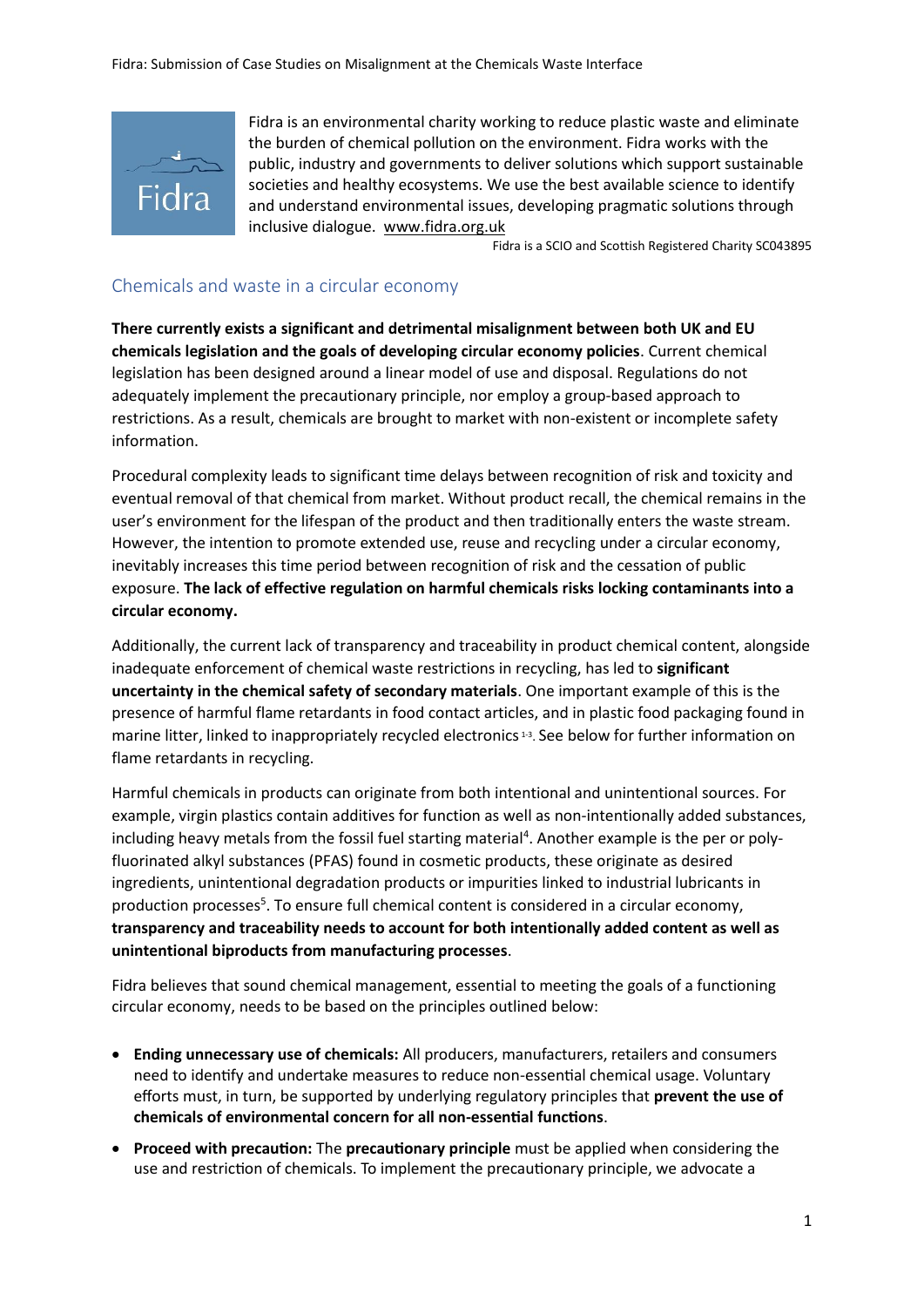chemical **class-based approach**. Restrictions limiting the use of known chemical hazards or chemicals of emerging concern should extend to include similar compounds within the relevant chemical class, unless the safety of these chemical analogues can be demonstrated.

- **Supply chain transparency: Full materials disclosures** are essential to enable the identification of known hazards at all levels within the value chain and will allow supply chains to react efficiently to newly identified hazards, substances of concern and legislative changes.
- **Access to information: Transparency and accessibility of data for all users** will ensure safe use, reuse and recycling within a circular economy and enable informed decision-making at all levels from primary sale to end-of-life disposal.
- **Assess and reassess regularly:** Thorough and regular assessment of the emerging evidence base is needed to ensure consumer and environmental safety is maintained.
- **Enforcement:** Strict enforcement with regular checks and prohibitive penalties for noncompliance, should be applied across all stages of the supply chain.
- **Chemical justice**: Those impacted by chemical pollution must be considered and represented in chemicals governance and decision making. **Routes to influence** must be established for those impacted by chemicals pollution, informing legislation and industry practices.
- **Who pays**: In line with the polluter pays principle, the economic model should be such that the full financial burden of disposal, management and clean-up is borne by the producers and suppliers of chemicals and products containing chemicals, not the public.
- **Strong evidence base:** Research and long-term monitoring are essential in providing policy, industry and society with the knowledge, predictive understanding and tools necessary to ensure safe use of existing chemicals and the early identification of emerging contaminants.

## **Wastewater**

**Protecting our environment and health from harmful chemicals requires a holistic approach, encompassing effective wastewater treatment, product design and restrictions on non-essential chemicals**. Wastewater treatment plants are a major source of contaminants of emerging concern across Europe <sup>6</sup>, with potentially harmful chemicals originating from personal care products, pharmaceuticals and textiles <sup>6</sup>. Unnecessary contaminants must be addressed in high level chemical policy, with chemical safety incorporated into product design, moving away from the current ineffective emphasis on wastewater treatment. Where potentially hazardous chemicals cannot be eliminated and their presence in wastewater is inevitable, for example in pharmaceuticals  $^{7,8}$ , **stringent legislation, monitoring and enforcement is required to ensure effective removal to protect the wider environment**.

## Flame retardants

**The presence of flame retardants makes responsible recycling of goods more difficult and expensive <sup>9</sup>** . **Many of the organic flame retardants studied have shown serious adverse health effects**, including abnormalities in neurological and reproductive development, or carcinogenic properties <sup>10,11</sup>. Many Brominated Flame Retardants (BFRs) have additionally been shown to exhibit endocrine disruption properties, i.e. they have adverse effects on the body's hormone system. For many flame retardants, the potential for harm continues even after the chemical begins to degrade, and in some cases the degradation products are themselves the primary concern, making them extremely relevant to waste processers. Multiple studies have highlighted the potential for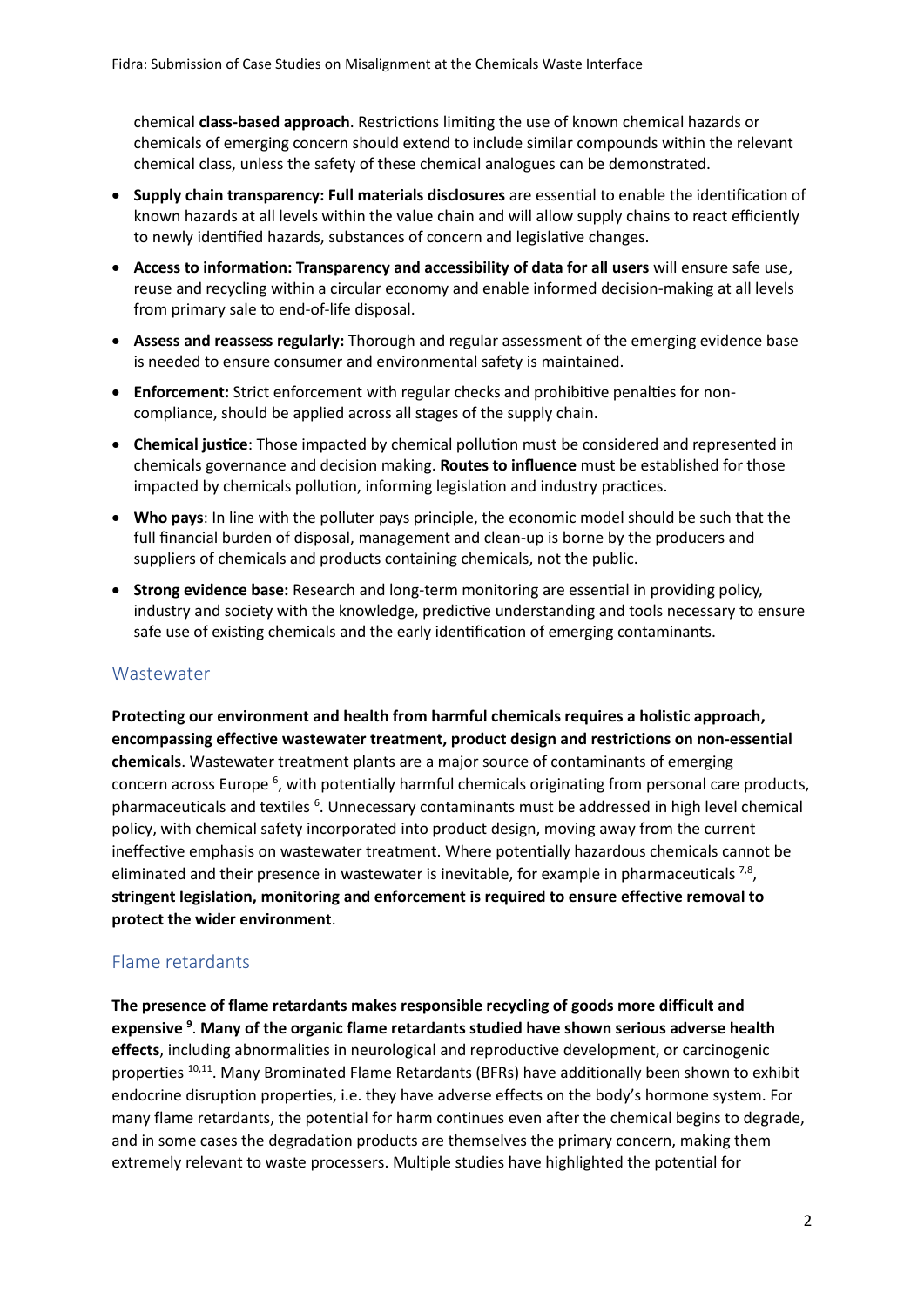otherwise safe flame retardants to be converted under incineration to more toxic or bioaccumulative compounds <sup>12,13</sup>. Halogenated compounds have been shown to produce toxic dioxins and furans when heated <sup>14</sup> e.g. during recycling, incineration, or if left exposed to sunlight upon improper disposal. Dioxins, listed under Annex C of the Stockholm Convention, have been associated with immune and enzyme disorders, chloracne, and classified as possible human carcinogens; studies on lab animals have also shown a link between dioxin exposure and increased birth defects and stillbirths <sup>15</sup>. This leads to increased exposure risk to employees and communities near recycling plants, and potential widespread environmental harm when incinerators are run below optimal operating conditions or landfills have sub-standard leachate collection technologies. A 1994 health assessment carried out by the US Environmental Protection Agency concluded there was no safe level of dioxin exposure for humans <sup>16</sup>.

Despite the adverse effects evidence, the UK remains a lead consumer of flame-retardant chemicals. Outdated UK legislation, such as the **Furniture and Furnishings (Fire Safety) Regulations 1988**, not only encourages the use of flame retardants on the UK market, but prevents the use of innovative, non-chemical fire safety measures, which have been employed in other countries with no detriment to fire safety <sup>17</sup>.

Several BFRs are known to degrade the mechanical properties of recycled engineering plastics <sup>18</sup>, promoting downcycling rather than recycling. Separation of plastics containing a variety of flame retardants (as required for BFR under Annex II of the EU WEEE Directive) is also difficult and costly under the current system, which is reliant on material analysis within the recycling system rather than accessible and transparent full materials disclosure throughout the products life. **True recycling to equivalent function is essential to realise the benefits of a 'closed loop system' and reducing demand for resource inefficient virgin materials.**

The mixed chemical content of the plastics in electrical products leads to significant challenges in recycling. As described above, the separation of plastics based on the profile of flame retardants they contain is difficult and expensive to achieve, reducing the value of the secondary material. EU Directive 2012/19/EU on waste electrical and electronic equipment (WEEE) includes requirements that the public be informed about the potential effects of hazardous substances in electrical items and that manufacturers and importers make relevant information on the presence and location of hazardous substances in their products available to recyclers. However, with no stipulated method for transparency and traceability, insufficient enforcement and the low-level requirements for compliance, the **current legislation is ineffective** for the vast majority of chemicals.

With little information on chemical content made available to recyclers, identifying specific flame retardants becomes extremely difficult with available technology, e.g. x-ray fluorescence (XRF) techniques can be used to detect elemental phosphorous in non-BFR plastics, but cannot differentiate between different phosphorous compounds. Different phosphorous compounds exhibit different chemical behaviours and produce different by-products<sup>9</sup>. This makes safely managing the recycling process, from unwanted emissions to occupational exposure hazards and confidence in the composition of the secondary material, almost impossible. **Reducing the chemical content and eliminating chemicals of high concern from primary products, should form the foundation of any policy aimed at achieving a safe and functioning circular economy.** Where chemicals are required, these should be documented and controlled, with full chemical history passed from manufacture to disposal. **Full chemical disclosure, traceability, transparency and availability of data** are key to ensuring recycling is done safely and recycled materials are used appropriately. This should be easily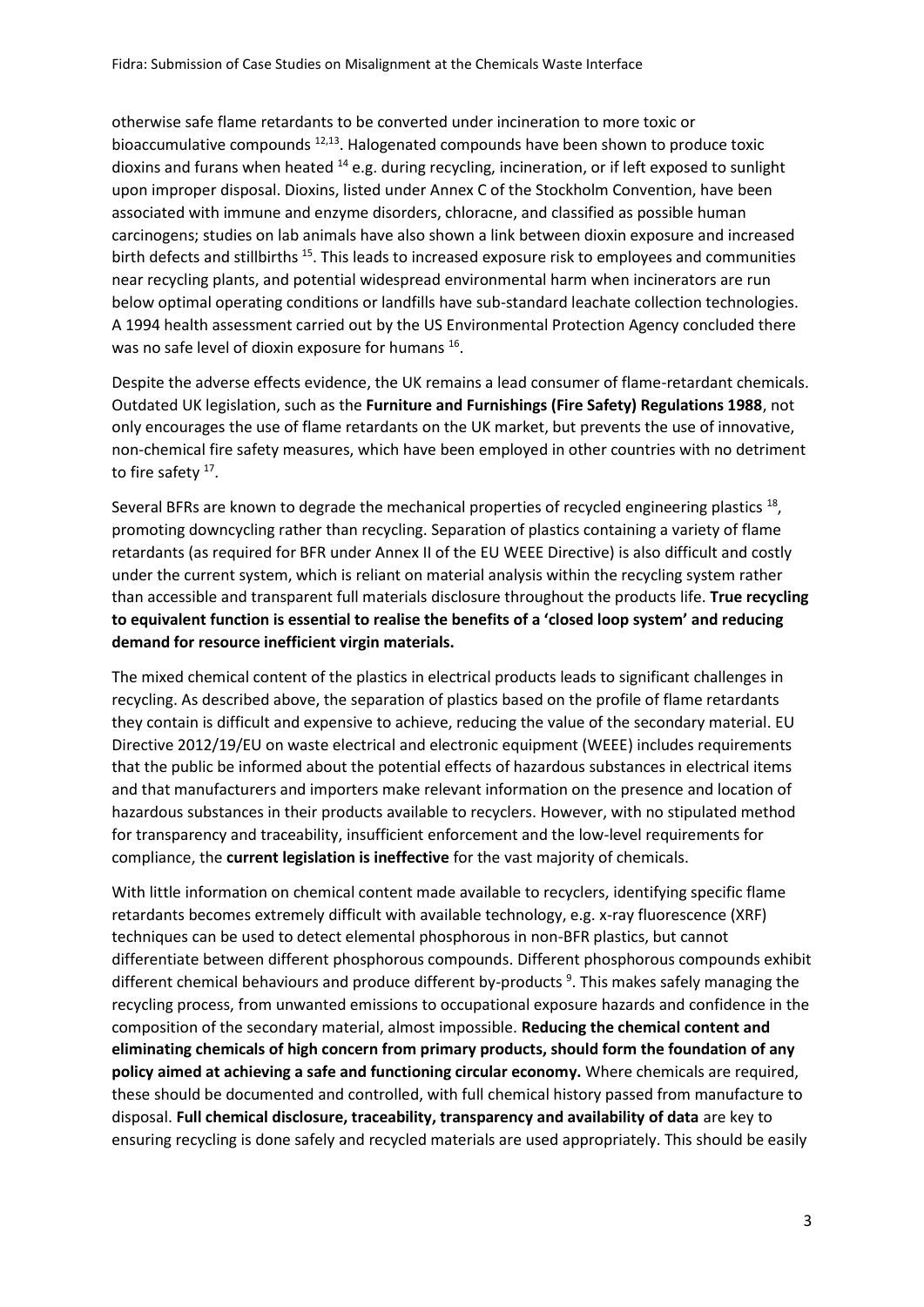achievable utilising current technologies (e.g. radio-frequency identification) linked to accessible databases, where full product histories and chemical content can be recorded.

## Bisphenols

Bisphenols are a group of industrial chemicals, widely used in plastic and thermal papers such as receipts and transport tickets. Bisphenol A (BPA) is one of the highest production volume chemicals in the world, with around 8 million tonnes produced annually <sup>19</sup>, and is recognised as a known endocrine disruptor. The use of bisphenols and bisphenol contaminated waste impacts manufacture, retail, sewerage, waste management and agriculture sectors. Bisphenols are lost to the environment during manufacture (e.g. paper mill sites), use and landfill, and can contaminate recycled products such as toilet paper and paper and board food contact materials. As a direct result of this, bisphenols are widespread in our environment and in our bodies. A recent study in the UK found BPA in 86% of participants <sup>20</sup>. Bisphenols enter our bodies from dietary sources (plastic bottles and canned food being notable sources) and due to skin contact with thermal paper.

Many countries have banned the use of BPA in baby's bottles to protect young children from potential hormone-disrupting effects. The use of BPA in receipts will also be banned across the EU, in 2020. These efforts were designed to limit exposure for those most at risk, however restrictions apply specifically to BPA, ignoring chemically and functionally similar bisphenols despite mounting evidence of similar risk, and are product specific rather than addressing the greater issue of widespread use.

Bisphenol A (BPA) is regulated in EU food contact materials such as plastic, varnishes and coatings under the EU Food Contact Materials legislation 1935/2004. However, these regulations do not cover paper and board food contact materials, also likely to contain BPA, originating from contaminated recycled paper  $^{21}$ . Fidra submitted evidence to the recent EU Evaluation of Food Contact Materials Legislation, calling for stringent harmonised regulation that would restrict the use of *all* bisphenols, including BPA, across *all* food contact materials. However, accomplishing this goal without prohibiting the use of recycled materials, requires consideration of the waste legislation that allows, or does not effectively omit, bisphenols from recyclate.

Continual human exposure to BPA and other bisphenols through food and food contact materials, combined with ineffective removal of bisphenols by common wastewater treatment processes, has led to sewage sludge becoming a major source of bisphenol contamination to the environment. The Sewage Sludge Directive 86/278/EEC does not restrict the application of sludge containing BPA, leading to BPA concentrations in agricultural soil at levels that may present a risk to terrestrial ecosystems<sup>22</sup>. An additional source of bisphenols to the environment is through industrial discharge to municipal waterways. UK discharge permits restrict legislated pollutants such as metals, but make no inclusion for bisphenols, despite their known toxicological risk.

Inconsistencies across legislative areas does not offer sufficient protection to the public or the environment from bisphenols. A top down approach, eliminating bisphenol use at source, by groupbased restriction, will be the most effective method of reducing public exposure and environmental risk, whilst also preventing contamination of recycled material as we move towards a circular economy.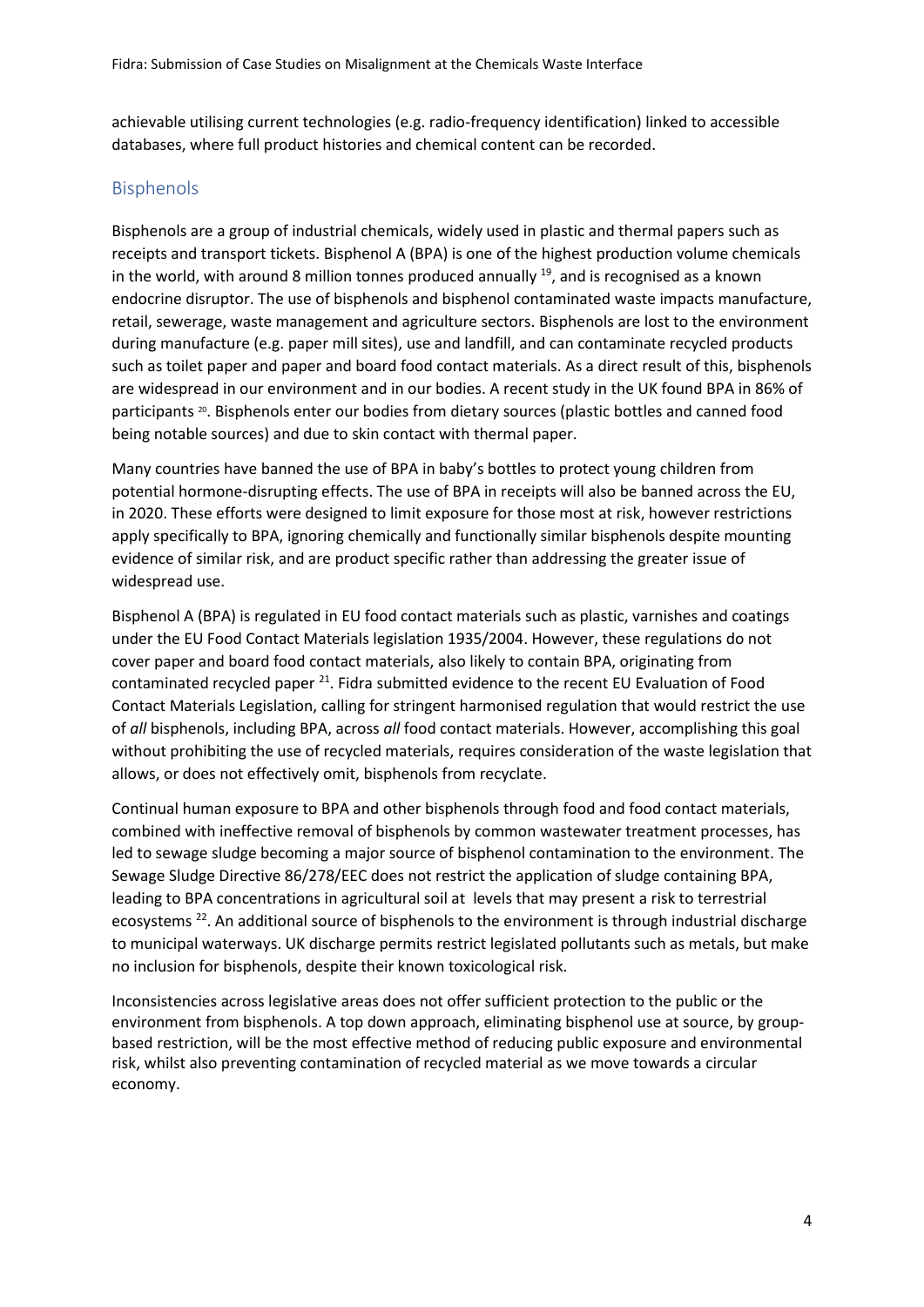# PFAS

Per or poly-fluorinated alkyl substances (PFAS) are a group of approximately 4500 different highly fluorinated synthetic chemicals. Whilst restrictions apply to some chemicals within this group due to their persistence and toxicity, **less than 2% of PFAS available on the global chemicals market, are**  registered under REACH<sup>23</sup>. Their unique and versatile functions have led to widespread use in many consumer goods and chemical products. Uses include, but are not limited to, paints, industrial cleaning products, fire-fighting foams and water and oil repellent finishes on textiles, furnishings and paper and board food contact materials.

PFASs are found in marine animals, seabirds and predators in all parts of the world including polar bears in the remote arctic<sup>24</sup>. They are now ubiquitous in the environment and the human population <sup>25</sup>. Contamination of ground water is a major source of drinking water contamination, recognised as a nationally significant challenge in countries including the US and Sweden <sup>26,27</sup>.

Whilst the effects on humans are not well understood, studies have suggested **links to possible growth, learning, or behavioural problems, cancer, immune system disorders, fertility problems**  and obesity <sup>28-31</sup>. The most commonly studied chemicals within the group, and the focus of regulatory actions across the EU and elsewhere, are PFOS and PFOA. Official classifications include 'carcinogenic' (Cat2, suspected human carcinogens), 'reprotoxic' (Cat 1B, presumed human reproductive toxicants), 'Lact' (may cause harm to breast-fed children), and 'toxic to specific organs' (liver)  $32$ . The toxicity of lesser studied forms of PFAS, increasingly used as alternatives to the restricted substances, are still uncertain. Whilst many forms of PFAS are considered safe, their production, use and disposal can indirectly lead to environmental inputs of harmful PFASs as precursors or deposition products.

**Legislation is currently incomplete and piecemeal**. Restrictions target individual chemicals, despite functional similarities and emerging evidence of risk across the chemical group. Country specific regulations, such as those recently announced by Denmark banning PFAS in food contact materials, or the Swedish limits on PFAS in drinking water, create divisions in public safety and **highlight current deficiencies in EU regulations**. Directive 2008/105/EC, which describes environmental quality standards in the field of water policy, currently only restricts PFOS with a value of 0.00065 μg  $L<sup>-1</sup>$ . However, the Commission recently proposed an amendment to regulate PFAS as a group  $^{33}$  (as defined by the OECD  $^{34}$ ), suggesting a limit on total PFAS, not exceeding 0.5  $\mu$ g L<sup>-1</sup>. To meet these 'total PFAS' standards across the EU, a **greater emphasis on group-based legislation is required from manufacturing and product chemical content, through to waste regulation, with a harmonised approach to implementation that ensures compliance in water bodies across national borders**.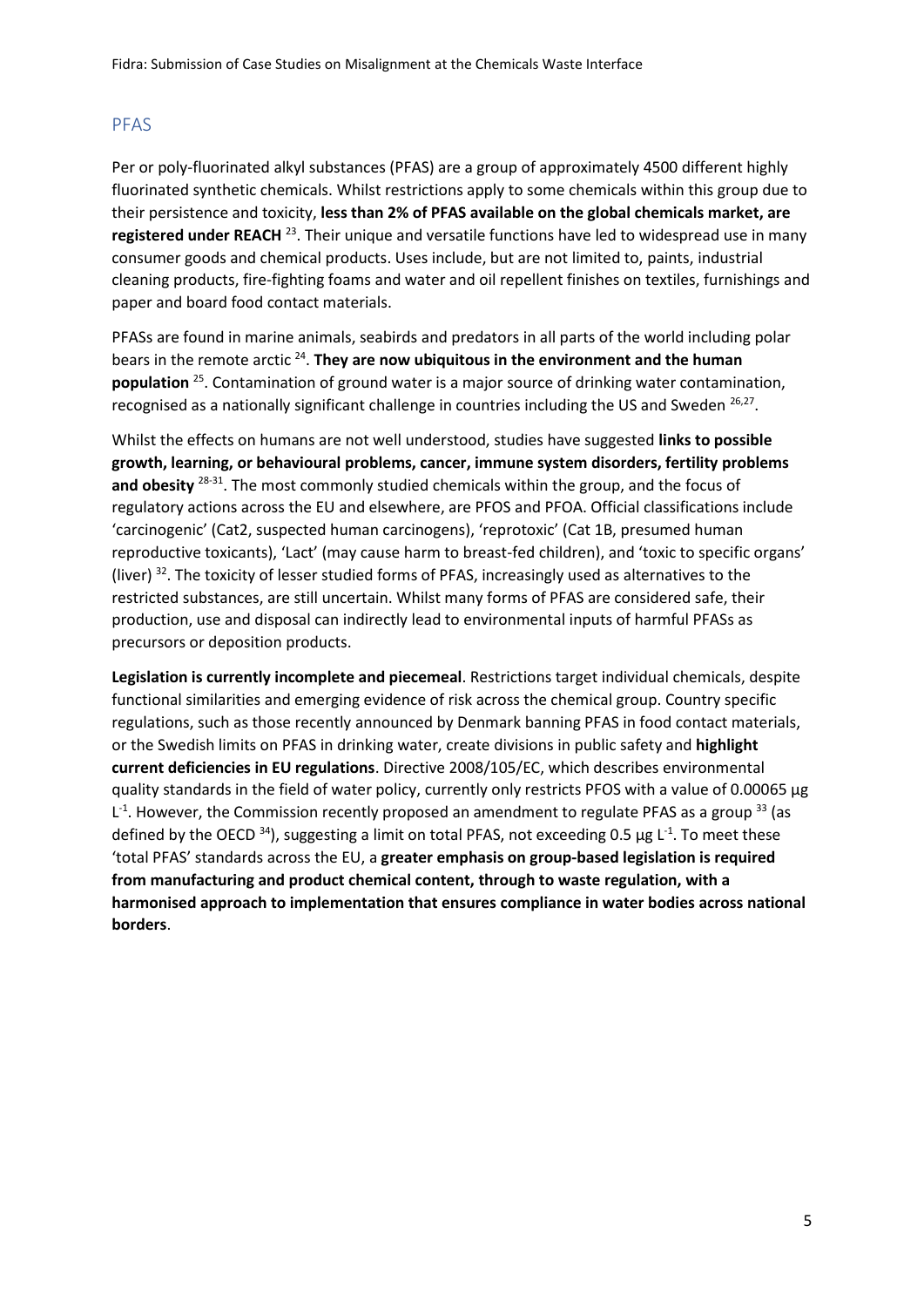#### References

- 1. Puype F, Samsonek J, Knoop J, Egelkraut-Holtus M, Ortlieb M. Evidence of waste electrical and electronic equipment (WEEE) relevant substances in polymeric food-contact articles sold on the European market. Food Addit Contam Part A Chem Anal Control Expo Risk Assess 2015;32(3):410-26.
- 2. Samsonek J, Puype F. Occurrence of brominated flame retardants in black thermo cups and selected kitchen utensils purchased on the European market. Food Addit Contam Part A Chem Anal Control Expo Risk Assess 2013;30(11):1976-86.
- 3. Turner A. Black plastics: Linear and circular economies, hazardous additives and marine pollution. Environ Int 2018;117:308-318.
- 4. Groh KJ, Backhaus T, Carney-Almroth B, Geueke B, Inostroza PA, Lennquist A, Leslie HA, Maffini M, Slunge D, Trasande L and others. Overview of known plastic packaging-associated chemicals and their hazards. Sci Total Environ 2019;651(Pt 2):3253-3268.
- 5. The Danish Environmental Protection Agency. Risk assessment of fluorinated substances in cosmetic products. 2018.
- 6. Loos R, Carvalho R, António DC, Comero S, Locoro G, Tavazzi S, Paracchini B, Ghiani M, Lettieri T, Blaha L and others. EU-wide monitoring survey on emerging polar organic contaminants in wastewater treatment plant effluents. Water Research 2013;47(17):6475-6487.
- 7. Swan GE, Cuthbert R, Quevedo M, Green RE, Pain DJ, Bartels P, Cunningham AA, Duncan N, Meharg AA, Oaks JL and others. Toxicity of diclofenac to Gyps vultures. Biol Lett 2006;2(2):279-82.
- 8. Martin JM, Saaristo M, Bertram MG, Lewis PJ, Coggan TL, Clarke BO, Wong BBM. The psychoactive pollutant fluoxetine compromises antipredator behaviour in fish. Environ Pollut 2017;222:592-599.
- 9. Blum A, Balan S. The Case Against Candle Resistant Electronics. 2015.
- 10. Breast Cancer UK. BCUK Background Briefing: Flame Retardants.
- 11. Faust JB, August LM. Evidence on the Carcinogenicity of Tris(1,3Dichloro-2-Propyl) Phosphate. Sacramento, CA: Reproductive and Cancer Hazard Assessment Branch, Office of Environmental Health Hazard Assessment, California Environmental Protection Agency. ; 2011.
- 12. Chen D, Hale RC, Letcher RJ. Photochemical and microbial transformation of emerging flame retardants: cause for concern? Environ Toxicol Chem 2015;34(4):687-99.
- 13. Hull TR, Witkowski A, Hollingbery L. Fire retardant action of mineral fillers. Polymer Degradation and Stability 2011;96(8):1462-1469.
- 14. Zhang M, Buekens A, Li X. Brominated flame retardants and the formation of dioxins and furans in fires and combustion. J Hazard Mater 2016;304:26-39.
- 15. Stockholm Convention. August 2019. All POPs listed in the Stockholm Convention [<http://chm.pops.int/TheConvention/ThePOPs/AllPOPs/tabid/2509/Default.aspx>](http://chm.pops.int/TheConvention/ThePOPs/AllPOPs/tabid/2509/Default.aspx). August 2019.
- 16. U.S. Environmental Protection Agency. Health assessment document for 2,3,7,8- Tetrachlorodibenzop-dioxin (TCDD) and related compounds. Cincinnati, Ohio1994.
- 17. Fidra. Flame retardants in our furniture; UK regulations and ten years of 'imminent change'. 2019.
- 18. Dawson L. Recyclability of Flame Retardant HIPS, PC/ABS, and PPO/HIPS used in Electrical and Electronic Equipment. Proceedings of the 2005 IEEE International Symposium on Electronics and the Environment; 2005; New Orleans, LA, USA, USA. ISEE. (Proceedings of the 2005 IEEE International Symposium on Electronics and the Environment).
- 19. Research and Markets. Global Bisphenol-A Market Overview 2016-2022 Market is Projected to Reach US\$22.5 Billion by 2022, Up from \$15.6 Billion in 2016. Dublin2016.
- 20. Galloway TS, Baglin N, Lee BP, Kocur AL, Shepherd MH, Steele AM, Harries LW, Consortium BSS. An engaged research study to assess the effect of a 'real-world' dietary intervention on urinary bisphenol A (BPA) levels in teenagers. BMJ Open 2018;8(2):e018742.
- 21. Suciu NA, Tiberto F, Vasileiadis S, Lamastra L, Trevisan M. Recycled paper-paperboard for food contact materials: contaminants suspected and migration into foods and food simulant. Food Chem 2013;141(4):4146-51.
- 22. Petrie B, Lopardo L, Proctor K, Youdan J, Barden R, Kasprzyk-Hordern B. Assessment of bisphenol-A in the urban water cycle. Science of The Total Environment 2019;650:900-907.
- 23. KEMI. Occurrence and Use of Highly Fluorinated Substances and Alternatives. Stockholm2015. Report nr 7/15.